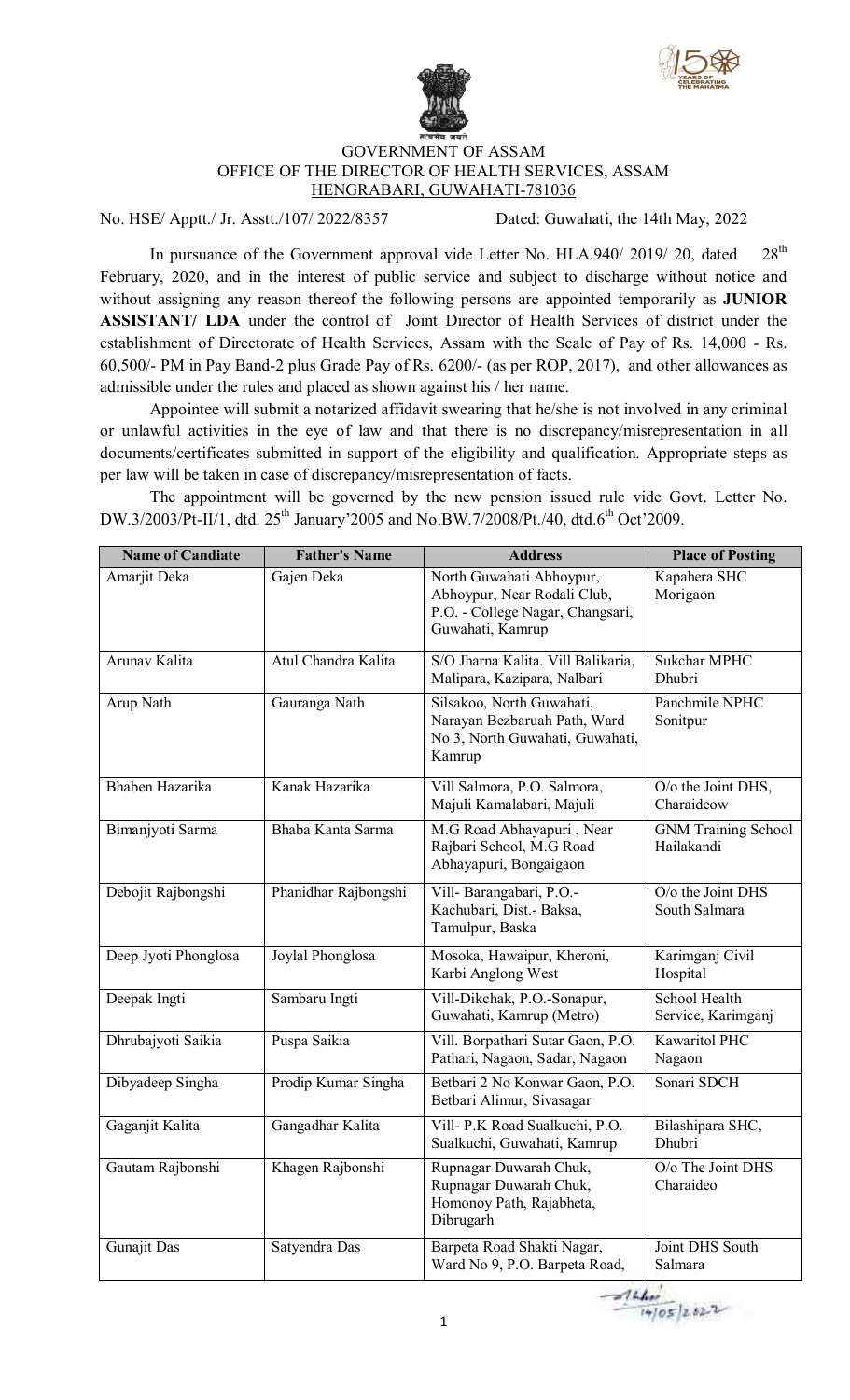|                              |                       | Barpeta                                                                                                              |                                                      |
|------------------------------|-----------------------|----------------------------------------------------------------------------------------------------------------------|------------------------------------------------------|
| Hemanta Pegu                 | Monuram Pegu          | Raidangaoni, P.O.-Karkichuk,<br>Raidangaoni, P.O.-Karkichuk,<br>Jengraimukh, Majuli                                  | $O$ / $\alpha$ the Joint DHS<br>Majuli               |
| Hirakjyoti Das               | Kushal Ch Das         | House No-02, Rukmini Gaon,<br>Priya Kalita Path, Dispur,<br>Guwahati, Kamrup (Metro)                                 | O/o The Joint DHS<br>Charaideo                       |
| <b>Hitesh Das</b>            | Dhani Ram Das         | Vill Kharabhanga, P.O.<br>Kukurmara, Chhaygaon,<br>Guwahati, Kamrup                                                  | O/o Joint DHS Hojai                                  |
| Jayanta Barman               | Dilip Barman          | Tihu Town Ward No 2, Tihu<br>Town, Tihu, Nalbari                                                                     | Director of Health<br>Services, Assam,<br>Hengrabari |
| Jitumani Das                 | Rajeswar Das          | Nizjuluki, Near Nh 31, Near<br>Nizjuluki Lp School, Near St.<br>Johns School, Barama, Baska                          | Joint DHS Hojai                                      |
| Juicy Patir                  | Mrigen Patir          | Vill- Alimur Dangdhara, P/O- O<br>Guri Dangdhara, Dhakuakhana,<br>Sub. Div.- Dhakuakhana,<br>Lakhimpur               | Panigaon SHC Cachar                                  |
| Jyotsna Choudhury            | Khanindra Choudhury   | W/O Dhrubajit Medhi, Vill<br>Hathinapur, Uttar Suba, P.O.<br>Hathinapur, Patacharkuchi,<br>Pathsala, Barpeta         | O/o Joint DHS<br><b>Biswanath</b>                    |
| Kamal Saikia                 | Sunil Kumar Saikia    | Nunpuria Kaibarta Gaon, Beside<br>Brahmaputra Stone Crusher<br>Plant, P.O. Panitola, Tinsukia                        | Sapatgram SHC<br><b>Dhubri</b>                       |
| Kangkan Deka                 | Jaleswar Deka         | Niz Namati, Tihu, Nalbari                                                                                            | Dhepdehepi SD<br>Dhubri                              |
| Kaushik Sarmah               | Sailen Sarmah         | Bamunpara, Sualkuchii, Kamrup                                                                                        | Bongaigaon Civil<br>Hospital, Bongaigaon             |
| Kaushika Rajguru             | Munin Rajguru         | House No-38, Bylane No-1,<br>South Saraniya, Gandhibasti,<br>Chandmari, Guwahati, Kamrup<br>(Metro)                  | Director of Health<br>Services, Assam,<br>Hengrabari |
| Kenedy Lalthapuii<br>Ngamlai | Zoremsanga Ngamlai    | Fiangpui Haflong, Dima Hasao,<br>Haflong, Dima Hasao                                                                 | Director of Health<br>Services, Assam,<br>Hengrabari |
| Keshab Kalita                | Hiranya Kalita        | S/O -Hiranya Kalita, Vill -Nonoi<br>Kumar Gaon, P.O. - Nonoi, Sadar,<br>Nagaon                                       | O/o Joint DHS<br>Charaideo                           |
| Khagen Kumar                 | Rajen Kumar           | Kumar Line, Nahorhabi<br>T.E., Lakuwa,, Mathurapur,<br>Sonari, Charaideo                                             | <b>Health Education</b><br>Karimganj                 |
| Kumud Boro                   | Ganesh Boro           | Vill Niz Bongshar, Near Ambari<br>Central Bank, Bongshar Tini Ali,<br>P.O. Bongshar, Sualkuchi,<br>Guwahati, Kamrup  | Jt. Director of Health<br>Services, Biswanath        |
| Lekhika Baishya              | Pabit Chandra Baishya | Six Mile, Sasal, Vip Road, Jeuti<br>Path, Guwahati-781022., Jeuti<br>Path, Dispur, Guwahati Metro,<br>Kamrup (Metro) | Director of Health<br>Services, Assam,<br>Hengrabari |
| Lucky Rai                    | Dambar Bahadur Rai    | D M Lohia Road, Tinsukia, P.O.<br>Tinsukia                                                                           | Director of Health<br>Services, Assam,<br>Hengrabari |
| Mriganka Neog                | Jogeswar Neog         | D M Lohia Road, Tinsukia, P.O.<br>Tinsukia                                                                           | O/o the Joint DHS<br>Hojai                           |

 $-414.60$ <br>(4/05/2022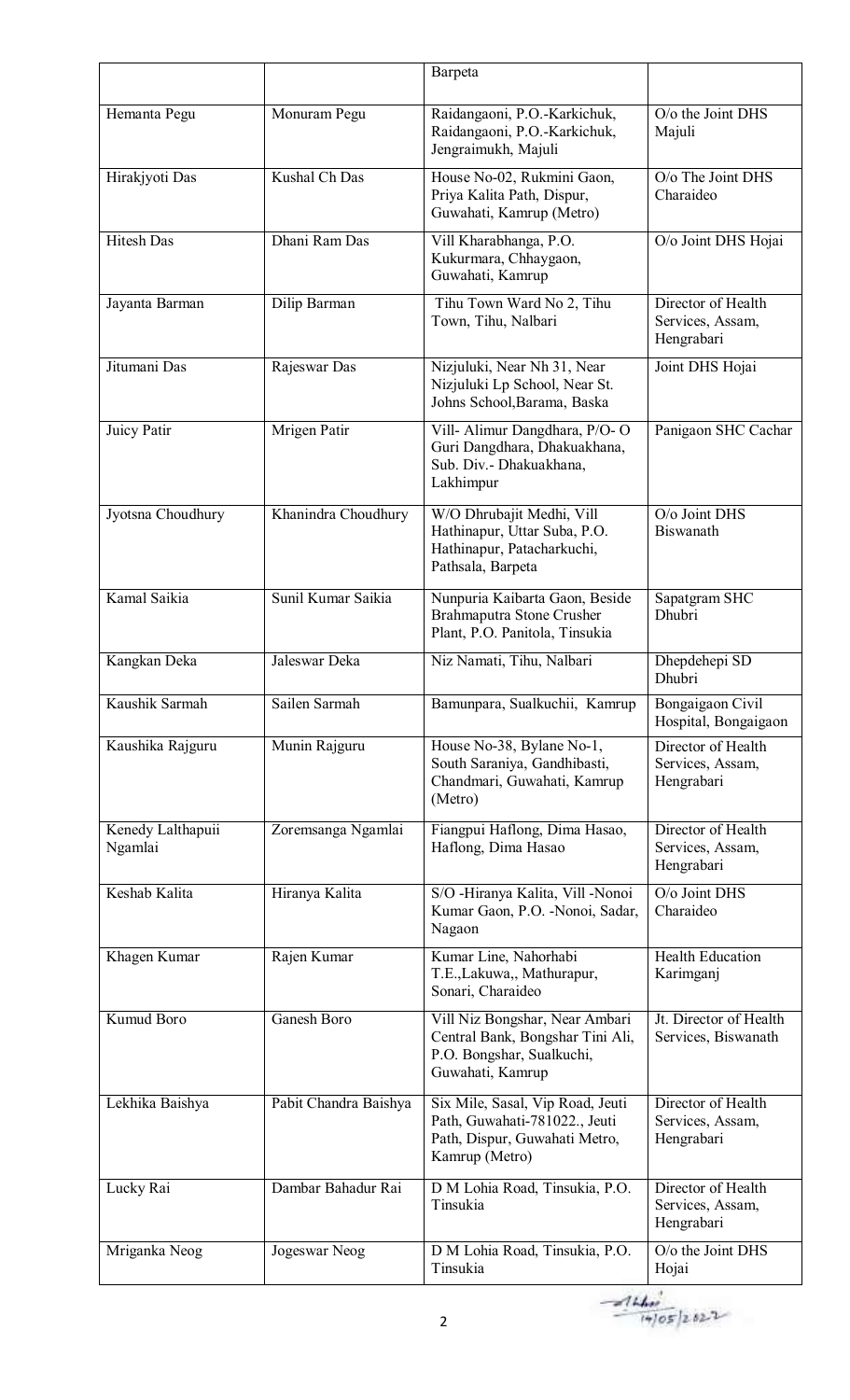| Mrinal Kanti Deka    | Kartik Deka           | CO Kartik Deka, Vill Kazipara,<br>P.O. Kazipara, Dist Nalbari                                                               | <b>Sukchar Model</b><br>Hospital Dhubri                   |
|----------------------|-----------------------|-----------------------------------------------------------------------------------------------------------------------------|-----------------------------------------------------------|
| Munindra Haloi       | Fatik Haloi           | Gadira, Khakharisal, Mukalmua,<br>Nalbari                                                                                   | <b>District Medical Store</b><br>Nagaon                   |
| Munmi Saikia         | Hem Chandra Saikia    | W/O-Satyabrat Borah, Borachuk,<br>P.O-Jamugurihat, Jamuguri,<br>Tezpur, Sonitpur                                            | Jt. Director of Health<br>Services, Biswanath             |
| Naba Jyoti Thakuria  | Bipin Thakuria        | C/O Bipin Thakuria, Vill<br>Bongshar, P.O. Bongshar, P.S.<br>Sualkuchi, Amingaon, Kamrup                                    | BP Civil Hospital,<br>Nagaon                              |
| Nayan Jyoti Tamuly   | <b>Suren Tamuly</b>   | North Guwahati Abhoypur,<br>Abhoypur, Near Rodali Club,<br>P.O.- College Nagar, Changsari,<br>Guwahati, Kamrup              | Director of Health<br>Services, Assam,<br>Hengrabari      |
| Nayan Shankar Dutta  | Lila Dutta            | Dicial Gaon, Dikhowmukh Road<br>Gaurisagar, Gaurisagar,<br>Sivasagar                                                        | Bilashipara SHC,<br>Dhubri                                |
| Nikumani Hazarika    | Kamini Hazarika       | Vill-Panigaon, P.O.-Panigaon,<br>P.S. - Belsor, Near Gopal Mandir,<br>Belsor, Nalbari                                       | Bilashipara SDCH<br>Dhubri                                |
| Nilakshi Tanti       | Abhi Tanti            | Azad Road Doom Dooma, Doom<br>Dooma, P.O- Doom Dooma,<br>Tinsukia                                                           | Tinsukia Civil<br>Hospital, Tinsukia                      |
| Nipan Ch Das         | Dhareswar Das         | Sonapur, Panitema-Damdama<br>Road, Kamalpur, Guwahati,<br>Kamrup                                                            | Joint DHS Biswanath                                       |
| Pranjal Sarma        | Naren Sarma           | Pranjal Sarma, Co: Naren Sarma,<br>Vill: Pacharia, P.O.: Pacharia,<br>Hajo, Guwahati, Kamrup                                | Naharkatia SDCH,<br>Naharkatia                            |
| Prarthana Bhuyan     | Ajit Bhuyan           | Panbari Majgaon, Narayanpur,<br>Lakhimpur, Narayanpur,<br>Lakhimpur                                                         | O/o the Joint DHS<br>Majuli                               |
| Pritismita Barman    | Nripen Barman         | Hengrabari, Maheshnagar,, P.O.-<br>Hengrabari, Dispur, Guwahati,<br>Kamrup (Metro)                                          | Director of Health<br>Services, Assam,<br>Hengrabari      |
| Priya Jyoti Pegu     | Mitharam Pegu         | Flat No 3b, Third Floor, Block 2,<br>Garima Garden, Karbi Namghar<br>Path, JaP.O.rigog, Dispur,<br>Guwahati, Kamrup (Metro) | Joint DHS Majuli                                          |
| Priyanka Talukdar    | Hari Charan Talukdar  | Vill-Bhomolahati, P.O.-<br>Bhomolahati, Baihata Chariali,<br>Guwahati, Kamrup                                               | Joint Director of<br>Health Services,<br>Sonitpur, Tezpur |
| Purabi Barik         | Purnananda Barik      | Kampur Town, Ward No - 2,<br>P.O. - Kampur, P.S. - Kampur,<br>Nagaon                                                        | Jt. Director of Health<br>Services, Hojai                 |
| Rajashree Borah      | Prabhat Chandra Borah | Vill-Deodia Ati Gaon, C/O-<br>Prabhat Chandra Borah, P.O.-<br>Bengena Ati Satra, Majuli,<br>Kamalabari, Majuli              | $O$ / $\alpha$ the Joint DHS<br>Majuli                    |
| Rasna Gayan          | Trailokya Gayan       | Betkuchi, P.O. Baralabari,<br>Changshari, Guwahati, Kamrup                                                                  | Kaki MPHC, Nagaon                                         |
| Ridwan Danish Laskar | Abdul Khalique Laskar | Vill- Sundari Part-I, P.O.--<br>Sundari Part-Ii, Kachudaram,<br>Silchar, Cachar                                             | Thaligram NPHC<br>Cachar                                  |
| Rita Pegu            | Rupnath Pegu          | House No 4, Maheswar Teron<br>Path, Chachal, Vip Road, Dispur,<br>Guwahati, Kamrup (Metro)                                  | O/o the Joint DHS<br>Hojai                                |

 $-414400$ <br> $(405)2822$